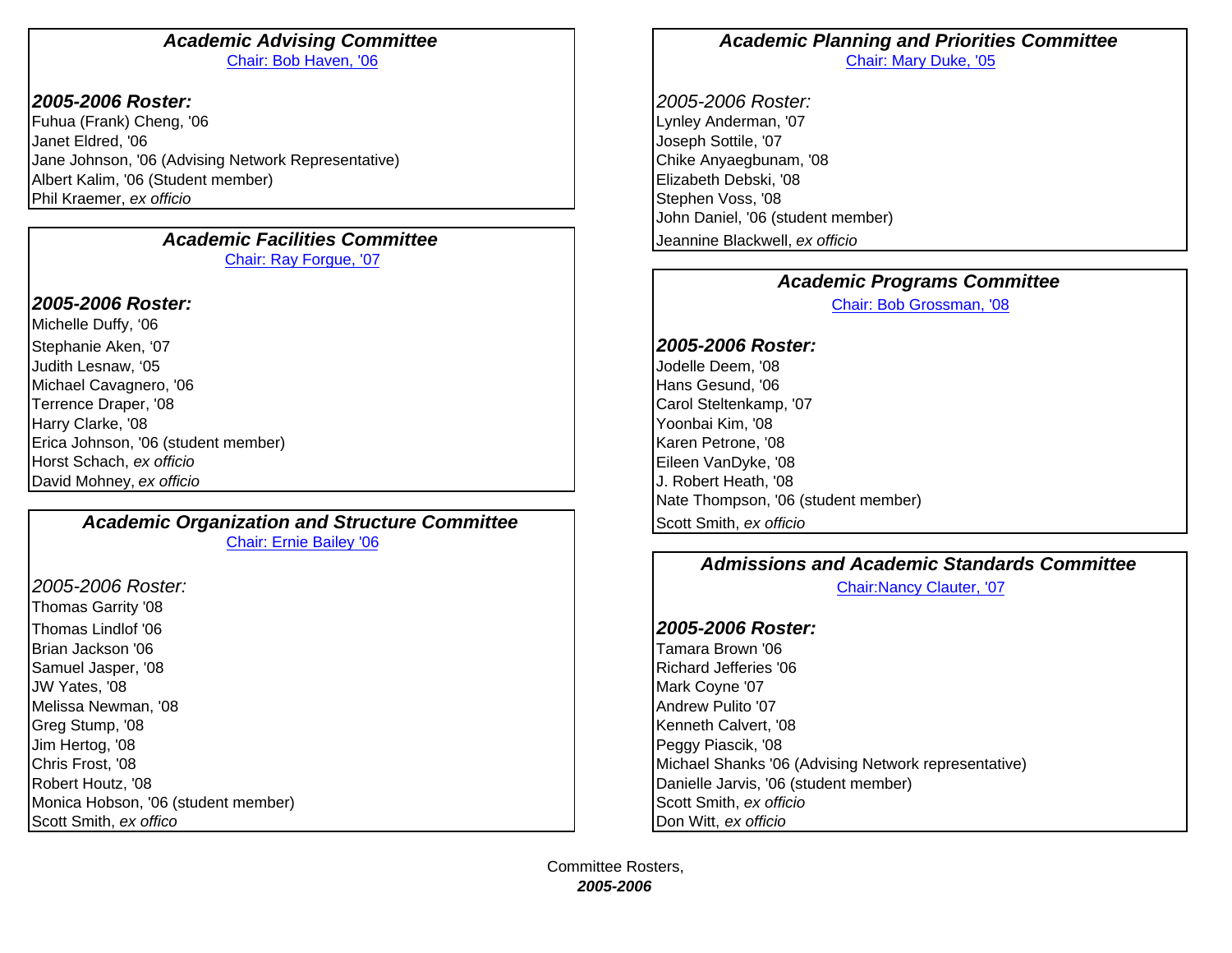### Admissions Advisory Committee *Research Committee* Chair: Anthony Baxter, '08 Chair: Catherine Martin, '06

### *2005-2006 Roster: 2005-2006 Roster:*

Larry Grabau, '06 **Rolando Berger, '06** Rolando Berger, '06 **Rolando Berger, '06** Richard Mitchell, '07 Charlotte Kaetzel, '06 Chad Matthews, '06 (student member) Sharon Lock, '07 Don Witt, *ex officio* Debra Anderson, '08 Phil Kraemer, *ex officio* Linda Dwoskin, '08 Ruby Watt, *ex officio* Ahmed El-Ghannam, '08

*Institutional Finance and Resource Allocation*Chair: Keith Johnson, '06 **Example 2018** Eric Smart, '08

### *2005-2006 Roster:*

Keith Johnson, '06 Wendy Baldwin, *ex officio* Timothy Caudill, '07 Debra Harley, '07 Chair: Katherine McCormick, '08 Horace Bartilow, '08 Brent Burchett, '06 (student member) *2005-2006 Roster:*  Frank Bulter, *ex officio* Roberta Dwyer, '07

# **Library Committee** Library **Committee** Lynn English, '08

### *2005-2006 Roster:*

Sean Peffer, '06 **Di Sobel,** *ex officio* Di Sobel, *ex officio* David Randall, '07 Patty Bender, *ex officio* Lisa Gaetke, '07 Arthur Cammers-Goodwin, '08 Philip DeSimone, '08 Joe Miller, '08 Jenna Barker, '06 (student member) Carol Diedrichs, *ex officio*

Richard Fording, '08 Ted Hasselbring, '08 Connie Wood, '08 Paul Stringer, '06 (student member)

# Craig Infanger, '07 *Retroactive Withdrawal Committee*

Lee Edgerton, '07 Chair: Daniel Gargola, '06 Jenna Barker, '06 (student member) Erica Caton, '08, *ex officio* Leisa Pickering, *ex officio*